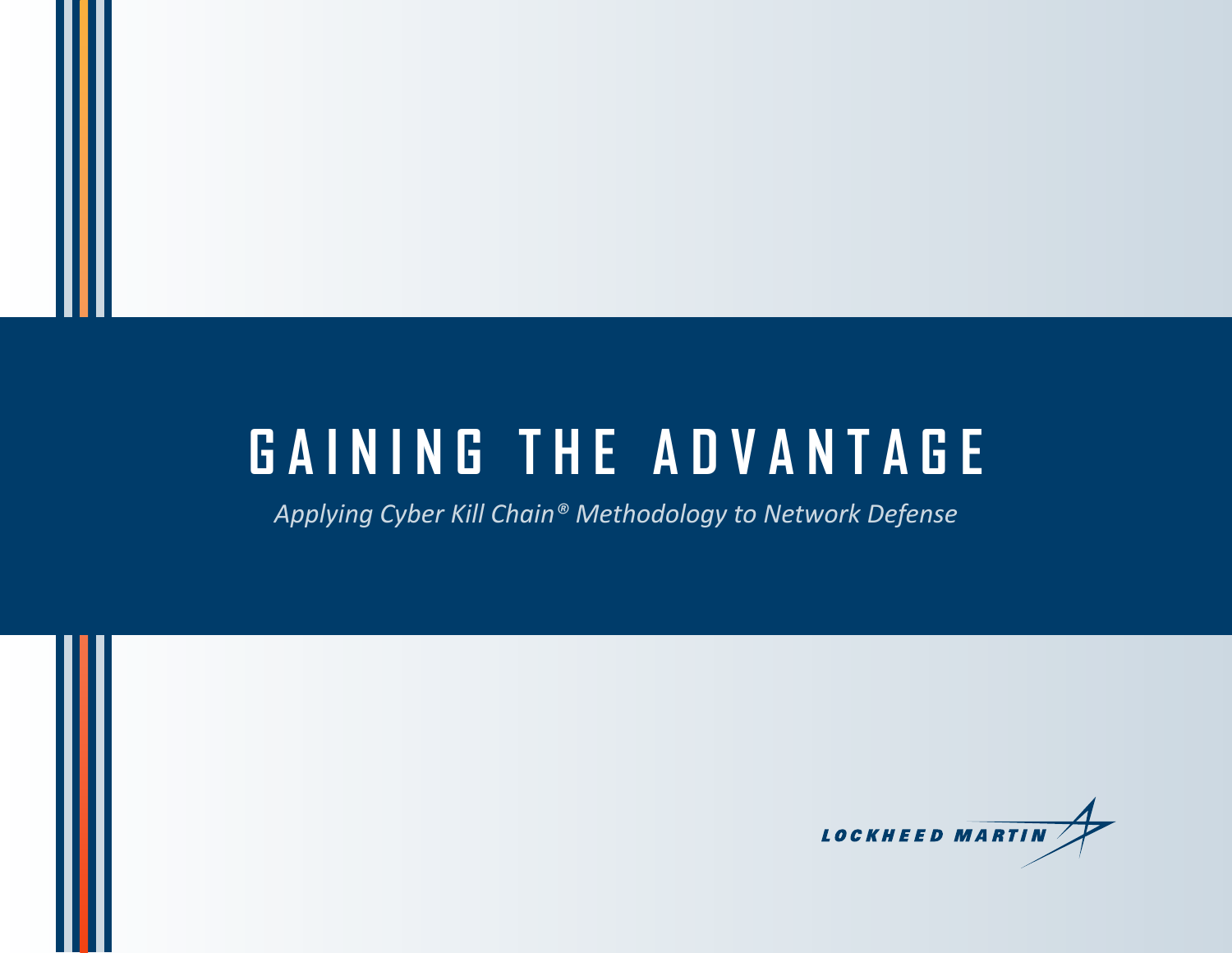### **THE MODERN DAY ATTACKER**

Cyberattacks aren't new, but the stakes at every level are higher than ever. Adversaries are more sophisticated, well-resourced, trained, and adept at launching skillfully planned intrusion campaigns called Advanced Persistent Threats (APT). Our nation's security and prosperity depend on critical infrastructure. Protecting these assets requires a clear understanding of our adversaries, their motivations and strategies.

 Adversaries are intent on the compromise and extraction of data for economic, political and national security advancement. Even worse, adversaries have demonstrated their willingness to conduct destructive attacks. Their tools and techniques have the ability to defeat most common computer network defense mechanisms.

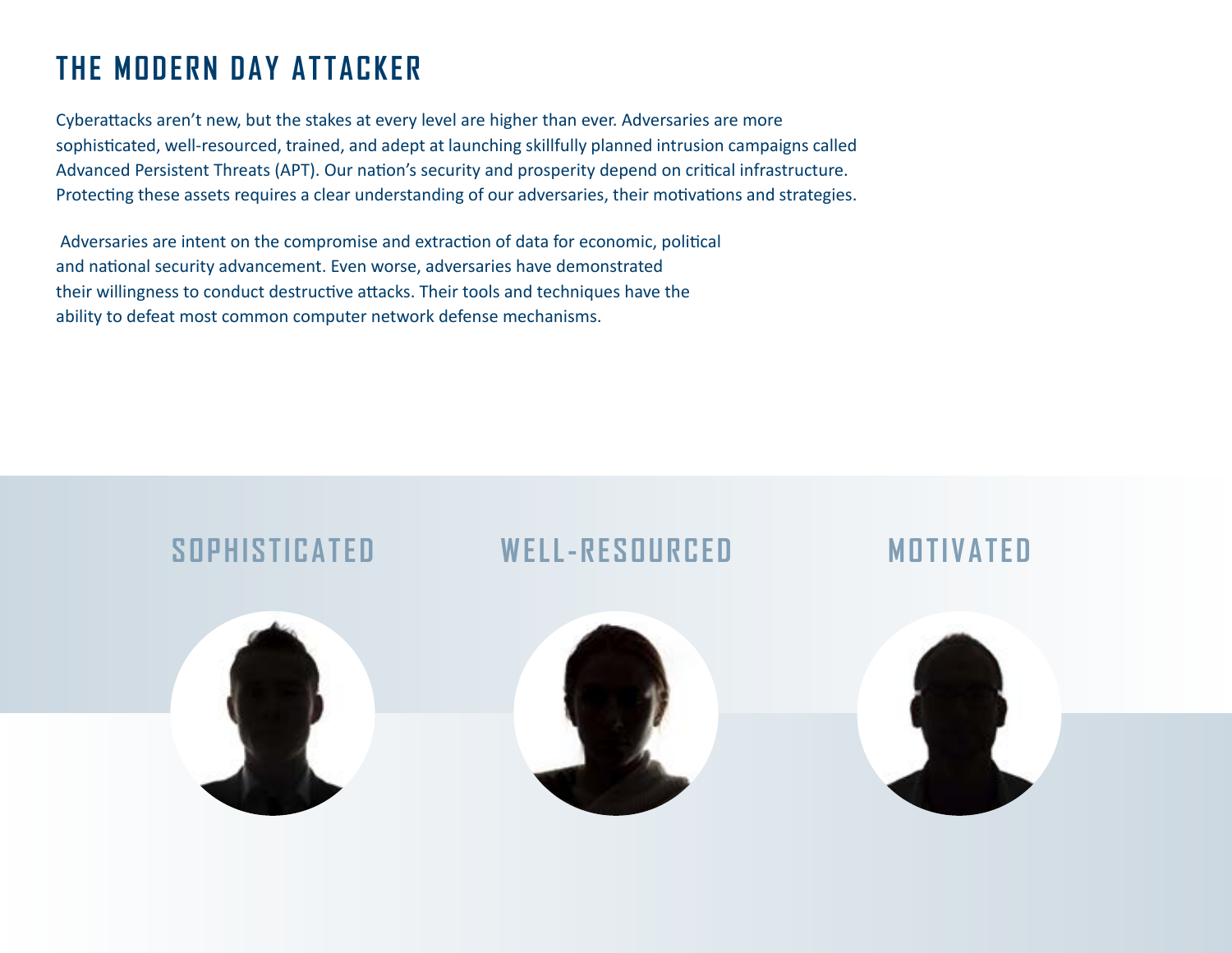### **THE LOCKHEED MARTIN CYBER KILL CHAIN ®**

The Cyber Kill Chain® framework is part of the Intelligence Driven Defense® model for the identification and prevention of cyber intrusions activity. The model identifies what the adversaries must complete in order to achieve their objective.

Stopping adversaries at any stage breaks the chain of attack! Adversaries must completely progress through all phases for success; this puts the odds in our favor as we only need to block them at any given one for success. Every intrusion is a chance to understand more about our adversaries and use their persistence to our advantage.

The kill chain model is designed in seven steps:

- $\blacktriangleright$  Defender's goal: understand the aggressor's actions
- $\blacktriangleright$  Understanding is Intelligence

*2*

*4*

*6*

*3*

됍

*5*

*7*

 $\blacktriangleright$  Intruder succeeds if, and only if, they can proceed through steps 1-6 and reach the final stage of the Cyber Kill Chain®.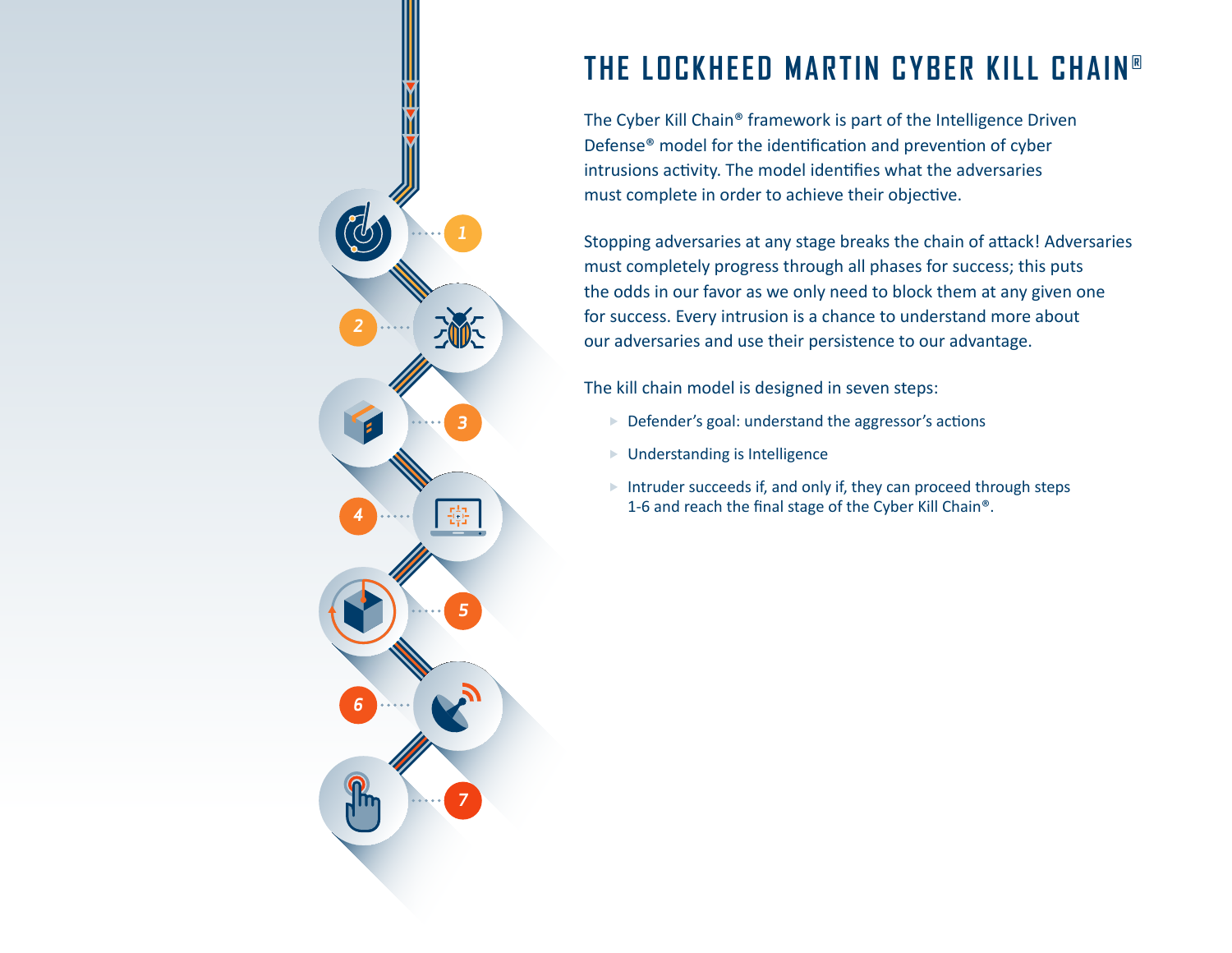### **RECONNAISSANCE** *Identify the Targets*

#### **ADVERSARY**

*The adversaries are in the planning phase of their operation. They conduct research to understand which targets will enable them to meet their objectives.*

- $\blacktriangleright$  Harvest email addresses
- $\blacktriangleright$  Identify employees on social media networks
- $\blacktriangleright$  Collect press releases, contract awards, conference attendee lists
- $\blacktriangleright$  Discover internet-facing servers

#### **DEFENDER**

*Detecting reconnaissance as it happens can be very difficult, but when defenders discover recon – even well after the fact – it can reveal the intent of the adversaries.*

- $\blacktriangleright$  Collect website visitor logs for alerting and historical searching.
- $\triangleright$  Collaborate with web administrators to utilize their existing browser analytics.
- $\blacktriangleright$  Build detections for browsing behaviors unique to reconnaissance.
- $\blacktriangleright$  Prioritize defenses around particular technologies or people based on recon activity.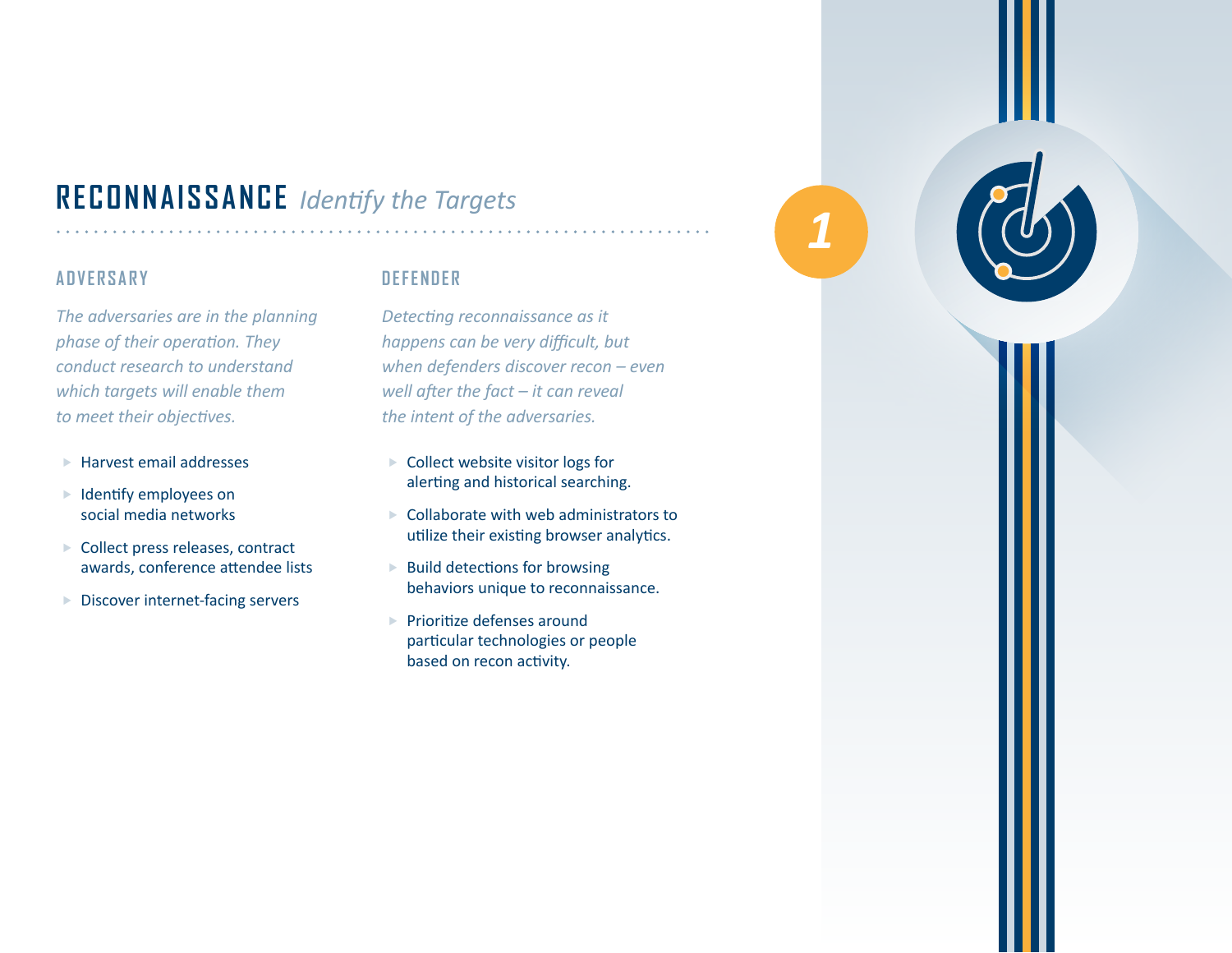### **WEAPONIZATION** *Prepare the Operation*

#### **ADVERSARY**

*The adversaries are in the preparation and staging phase of their operation. Malware generation is likely not done by hand – they use automated tools. A "weaponizer" couples malware and exploit into a deliverable payload.* 

- $\triangleright$  Obtain a weaponizer, either in-house or obtain through public or private channels
- $\blacktriangleright$  For file-based exploits, select "decoy" document to present to the victim.
- Select backdoor implant and appropriate command and control infrastructure for operation
- Designate a specific "mission id" and embed in the malware
- Compile the backdoor and weaponize the payload

#### **DEFENDER**

*This is an essential phase for defenders to understand. Though they cannot detect weaponization as it happens, they can infer by analyzing malware artifacts. Detections against weaponizer artifacts are often the most durable & resilient defenses.*

- $\triangleright$  Conduct full malware analysis not just what payload it drops, but how it was made.
- $\blacktriangleright$  Build detections for weaponizers – find new campaigns and new payloads only because they reused a weaponizer toolkit.
- Analyze timeline of when malware was created relative to when it was used. Old malware is "malware off the shelf" but new malware might mean active, tailored operations.
- $\triangleright$  Collect files and metadata for future analysis.
- $\triangleright$  Determine which weaponizer artifacts are common to which APT campaigns. Are they widely shared or closely held?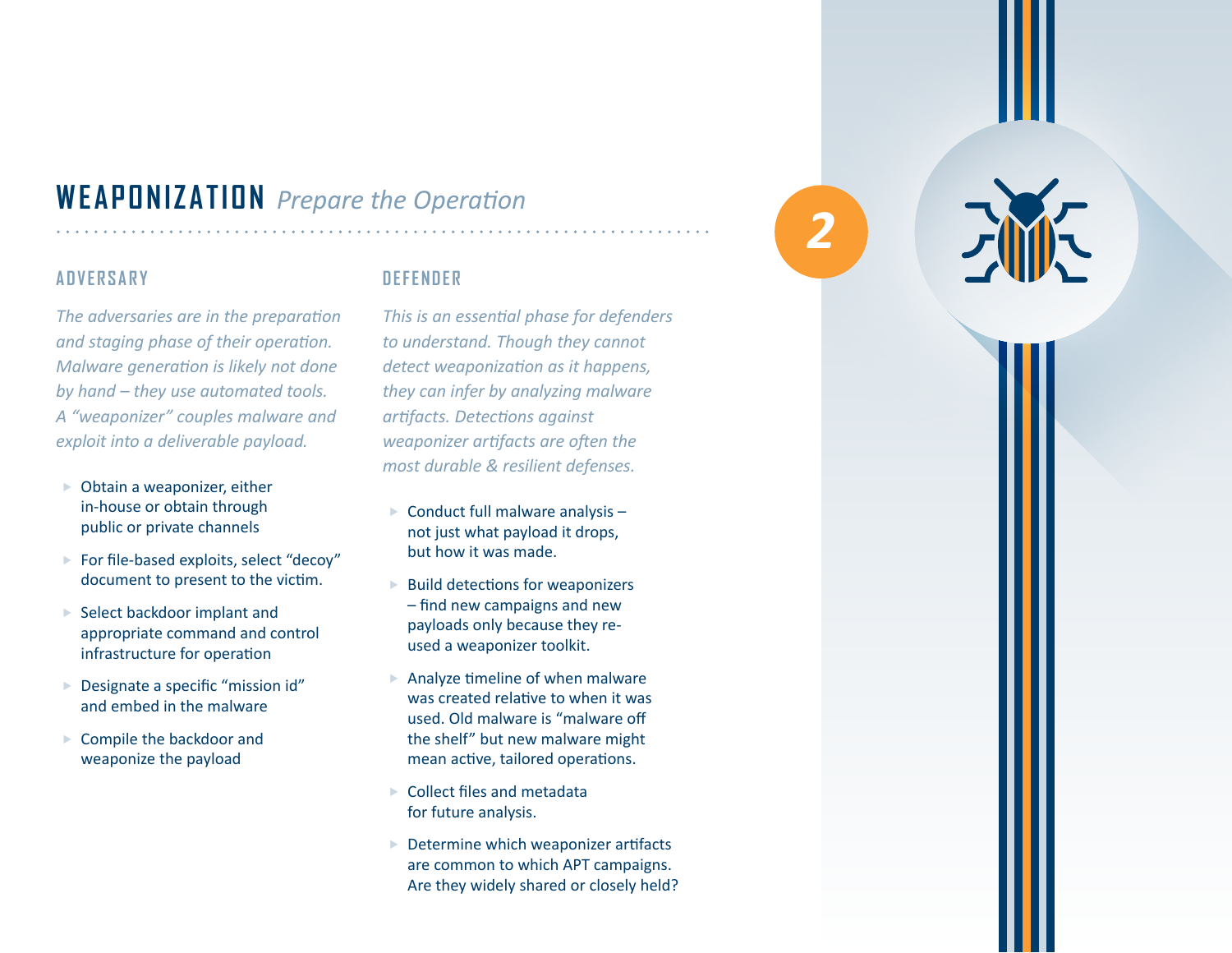### **DELIVERY** *Launch the Operation*

#### **ADVERSARY**

*The adversaries convey the malware to the target. They have launched their operation.* 

- $\blacktriangleright$  Adversary controlled delivery:
	- $\blacktriangleright$  Direct against web servers
- $\blacktriangleright$  Adversary released delivery:
	- $\triangleright$  Malicious email
	- $\blacktriangleright$  Malware on USB stick
	- $\blacktriangleright$  Social media interactions
	- $\blacktriangleright$  "Watering hole" compromised websites

#### **DEFENDER**

*This is the first and most important opportunity for defenders to block the operation. A key measure of effectiveness is the fraction of intrusion attempts that are blocked at delivery stage.*

- Analyze delivery medium understand upstream infrastructure.
- $\blacktriangleright$  Understand targeted servers and people, their roles and responsibilities, what information is available.
- $\blacktriangleright$  Infer intent of adversary based on targeting.
- $\blacktriangleright$  Leverage weaponizer artifacts to detect new malicious payloads at the point of Delivery.
- $\blacktriangleright$  Analyze time of day of when operation began.
- $\triangleright$  Collect email and web logs for forensic reconstruction. Even if an intrusion is detected late, defenders must be able to determine when and how delivery began.

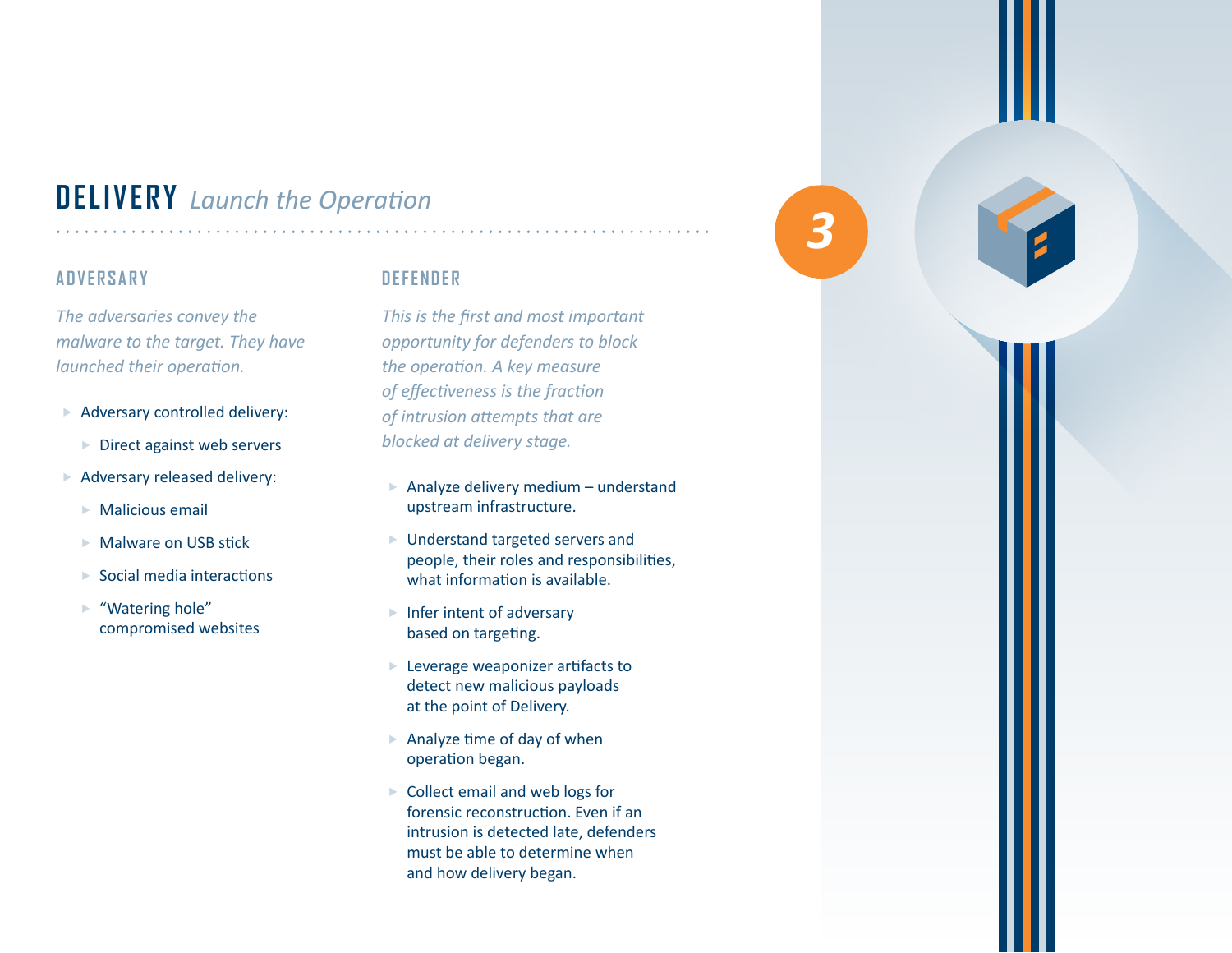### **EXPLOITATION** *Gain Access to Victim*

#### **ADVERSARY**

*The adversaries must exploit a vulnerability to gain access. The phrase "zero day" refers to the exploit code used in just this step.* 

- $\blacktriangleright$  Software, hardware, or human vulnerability
- $\triangleright$  Acquire or develop zero day exploit
- $\blacktriangleright$  Adversary triggered exploits for server-based vulnerabilities
- $\triangleright$  Victim triggered exploits
	- $\triangleright$  Opening attachment of malicious email
	- $\blacktriangleright$  Clicking malicious link

#### **DEFENDER**

*Here traditional hardening measures add resiliency, but custom capabilities are necessary to stop zero-day exploits at this stage.*

- $\blacktriangleright$  User awareness training and email testing for employees.
- $\blacktriangleright$  Secure coding training for web developers.
- $\blacktriangleright$  Regular vulnerability scanning and penetration testing.
- $\blacktriangleright$  Endpoint hardening measures:
	- $\blacktriangleright$  Restrict admin privileges
	- $\blacktriangleright$  Use Microsoft EMET
	- $\blacktriangleright$  Custom endpoint rules to block shellcode execution
- $\blacktriangleright$  Endpoint process auditing to forensically determine origin of exploit.

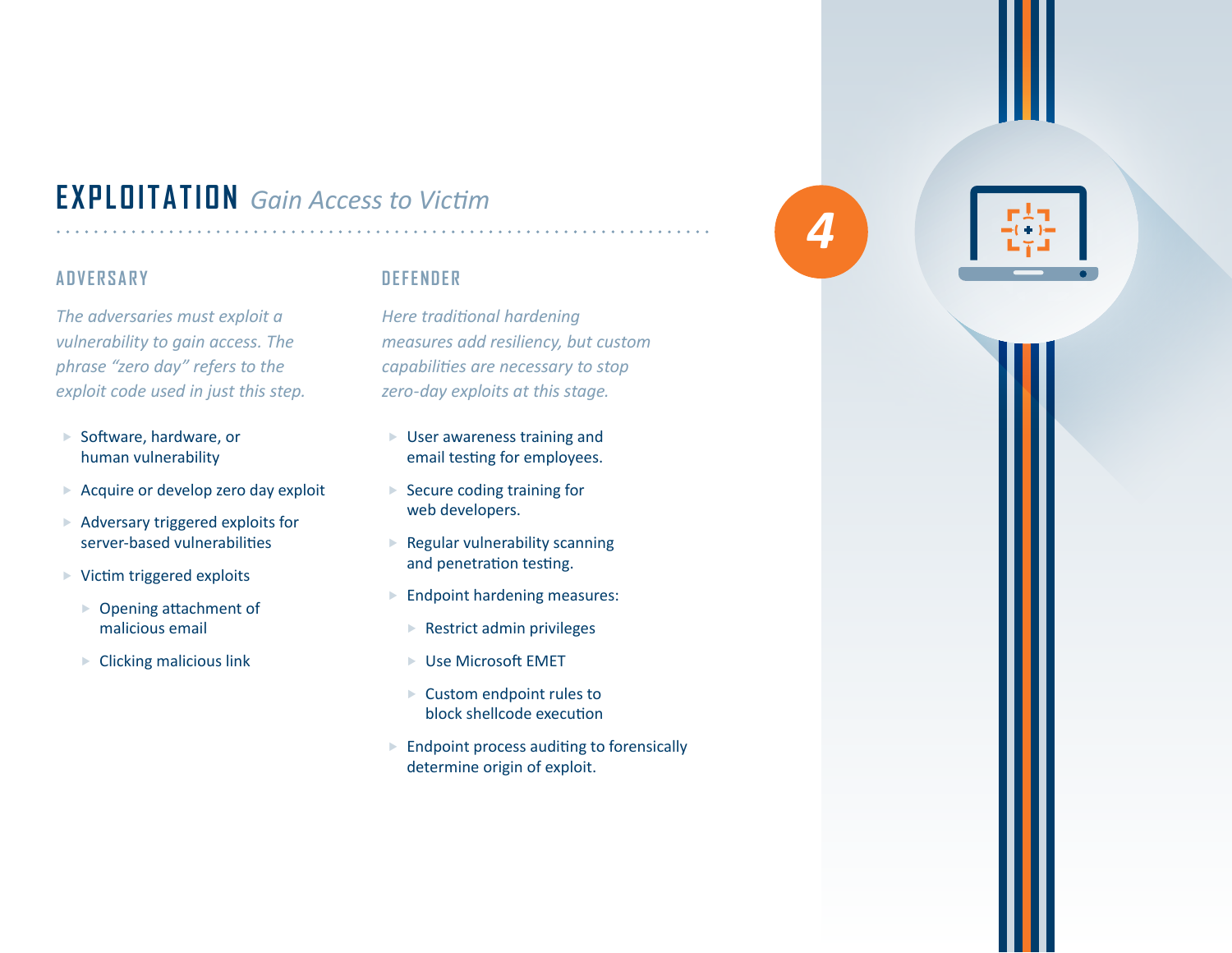### **INSTALLATION** *Establish Beachhead at the Victim*

#### **ADVERSARY**

*Typically, the adversaries install a persistent backdoor or implant in the victim environment to maintain access for an extended period of time.* 

- $\blacktriangleright$  Install webshell on web server
- $\blacktriangleright$  Install backdoor/implant on client victim
- $\triangleright$  Create point of persistence by adding services, AutoRun keys, etc.
- $\blacktriangleright$  Some adversaries "time stomp" the file to make malware appear it is part of the standard operating system install.

#### **DEFENDER**

*Endpoint instrumentation to detect and log installation activity. Analyze installation phase during malware analysis to create new endpoint mitigations.*

- $\blacktriangleright$  HIPS to alert or block on common installation paths, e.g. RECYCLER.
- $\blacktriangleright$  Understand if malware requires administrator privileges or only user.
- $\blacktriangleright$  Endpoint process auditing to discover abnormal file creations.
- $\blacktriangleright$  Extract certificates of any signed executables.
- $\blacktriangleright$  Understand compile time of malware to determine if it is old or new.

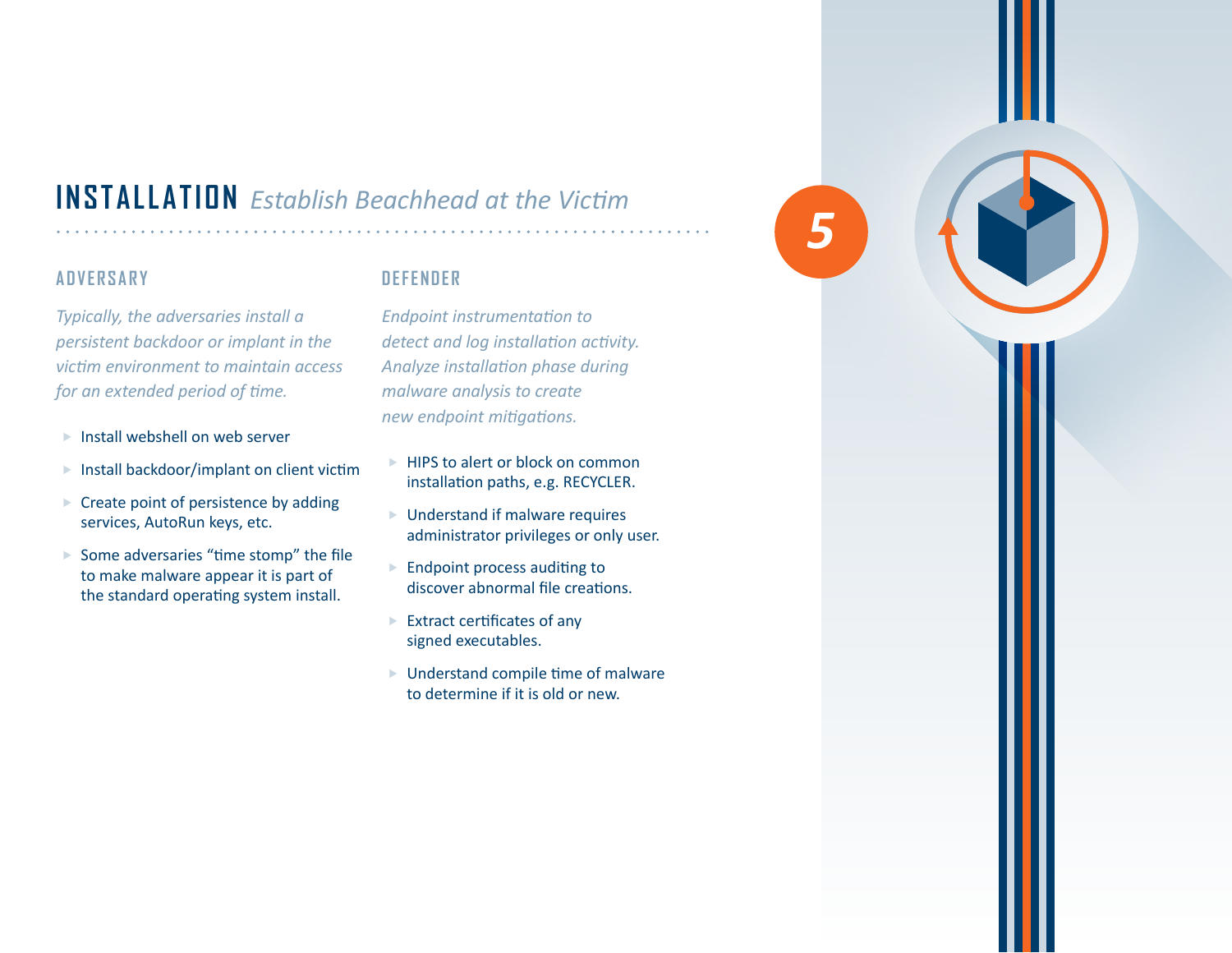### **COMMAND & CONTROL (C2)** *Remotely Control the Implants*

#### **ADVERSARY**

*Malware opens a command channel to enable the adversary to remotely manipulate the victim.* 

- $\triangleright$  Open two way communications channel to C2 infrastructure
- $\triangleright$  Most common C2 channels are over web, DNS, and email protocols
- $\triangleright$  C2 infrastructure may be adversary owned or another victim network itself

#### **DEFENDER**

*The defender's last best chance to block the operation: by blocking the C2 channel. If adversaries can't issue commands, defenders can prevent impact.*

- $\blacktriangleright$  Discover C2 infrastructure thorough malware analysis.
- $\blacktriangleright$  Harden network:
	- $\blacktriangleright$  Consolidate number of internet points of presence
	- $\blacktriangleright$  Require proxies for all types of traffic (HTTP, DNS)
- $\blacktriangleright$  Customize blocks of C2 protocols on web proxies.
- $\blacktriangleright$  Proxy category blocks, including "none" or "uncategorized" domains.
- $\triangleright$  DNS sink holing and name server poisoning.
- $\blacktriangleright$  Conduct open source research to discover new adversary C2 infrastructure.

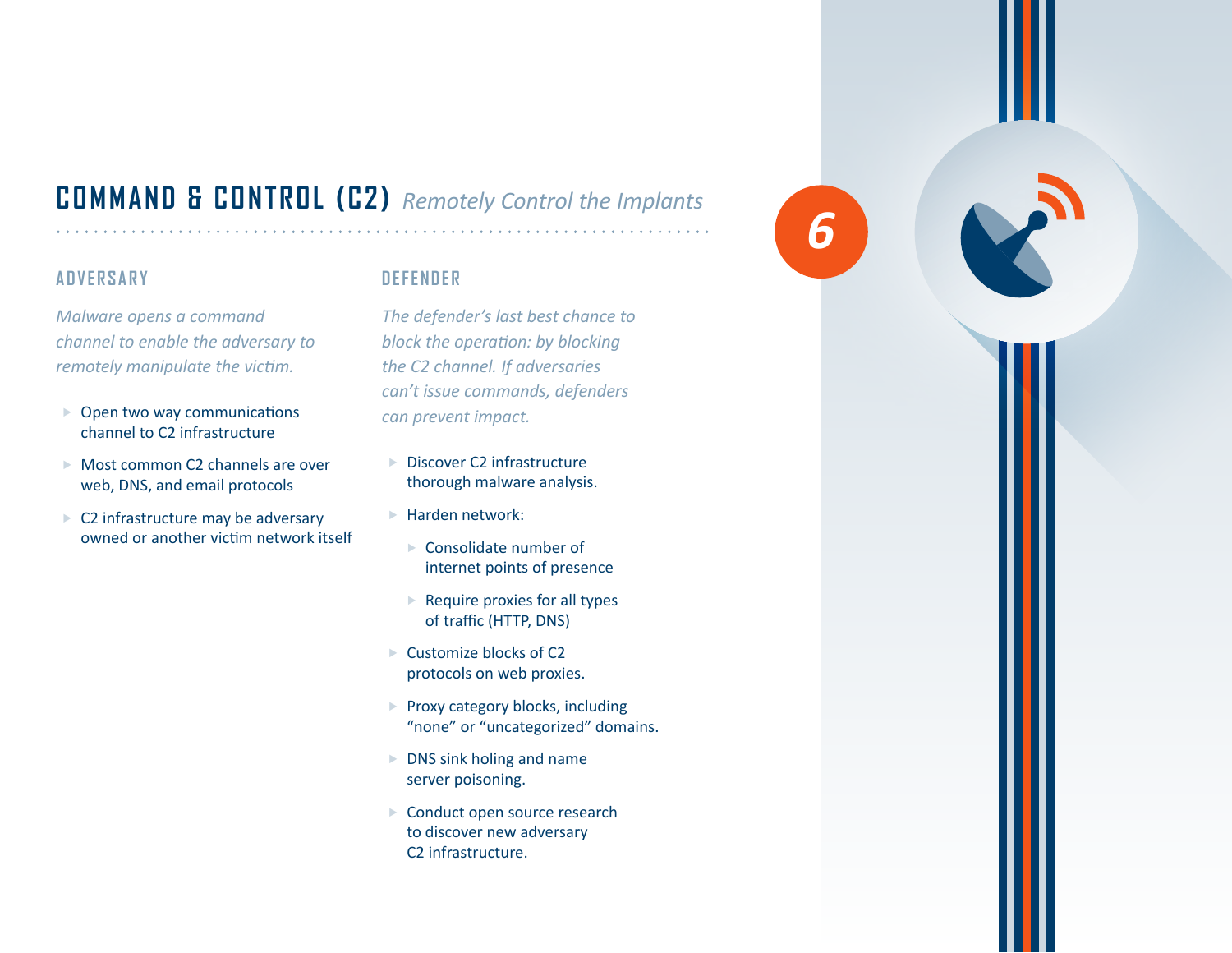### **ACTIONS ON OBJECTIVES** *Achieve the Mission's Goal*

#### **ADVERSARY**

*With hands-on keyboard access, intruders accomplish the mission's goal. What happens next depends on who is on the keyboard.*

- $\blacktriangleright$  Collect user credentials
- $\blacktriangleright$  Privilege escalation
- $\blacktriangleright$  Internal reconnaissance
- $\blacktriangleright$  Lateral movement through environment
- $\blacktriangleright$  Collect and exfiltrate data
- $\blacktriangleright$  Destroy systems
- $\triangleright$  Overwrite or corrupt data
- $\blacktriangleright$  Surreptitiously modify data

#### **DEFENDER**

*The longer an adversary has CKC7 access, the greater the impact. Defenders must detect this stage as quickly as possible by using forensic evidence – including network packet captures, for damage assessment.*

- $\blacktriangleright$  Establish incident response playbook, including executive engagement and communications plan.
- $\blacktriangleright$  Detect data exfiltration, lateral movement, unauthorized credential usage.
- $\blacktriangleright$  Immediate analyst response to all CKC7 alerts.
- $\blacktriangleright$  Forensic agents pre-deployed to endpoints for rapid triage.
- $\blacktriangleright$  Network package capture to recreate activity.
- $\blacktriangleright$  Conduct damage assessment with subject matter experts.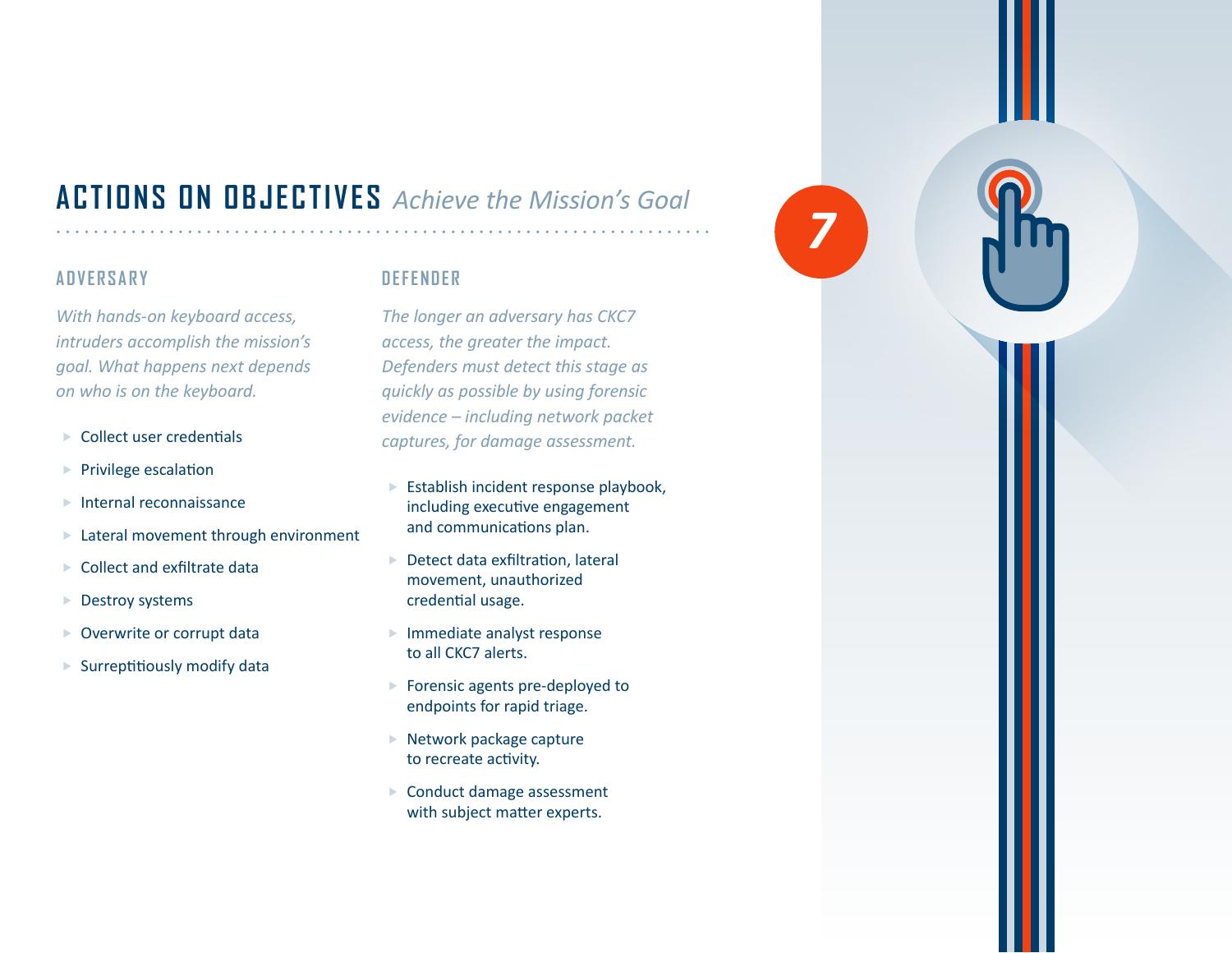### **ANALYSIS:** *Identifying Patterns*

Analysis of multiple intrusion kill chains over time draws attention to similarities and overlapping indicators. Defenders learn to recognize and define intrusion campaigns and understand the intruder's mission objectives.

Identify patterns: what are they looking for, why are they targeting me?

This will help identify how to best protect yourself from the next attack. You can't get ahead of the threat unless you understand the campaign.

### **RECONSTRUCTION:** *Prevent Future Attacks*

Cyber Kill Chain® analysis guides understanding of what information is, and may be, available for defensive courses of action. Stay focused on your threat landscape with vigilance.

### **RESILIENCE:** *Defend against Advanced Persistent Threats*

The antidote to APT is a resilient defense. Measure the effectiveness of your countermeasures against the threats. Be agile to adapt your defenses faster than the threats.

### **TIPS FOR INTELLIGENT RECONSTRUCTION:**

- Defenders must always analyze backward to understand earlier steps in the kill chain. The threats will come back again. Learn how they got in and block it for the future.
- Blocked intrusions are equally important to analyze in depth to understand how the intrusion would have progressed.
- Measure effectiveness of your defenses if it progressed. Deploy mitigations to build resilience for tomorrow.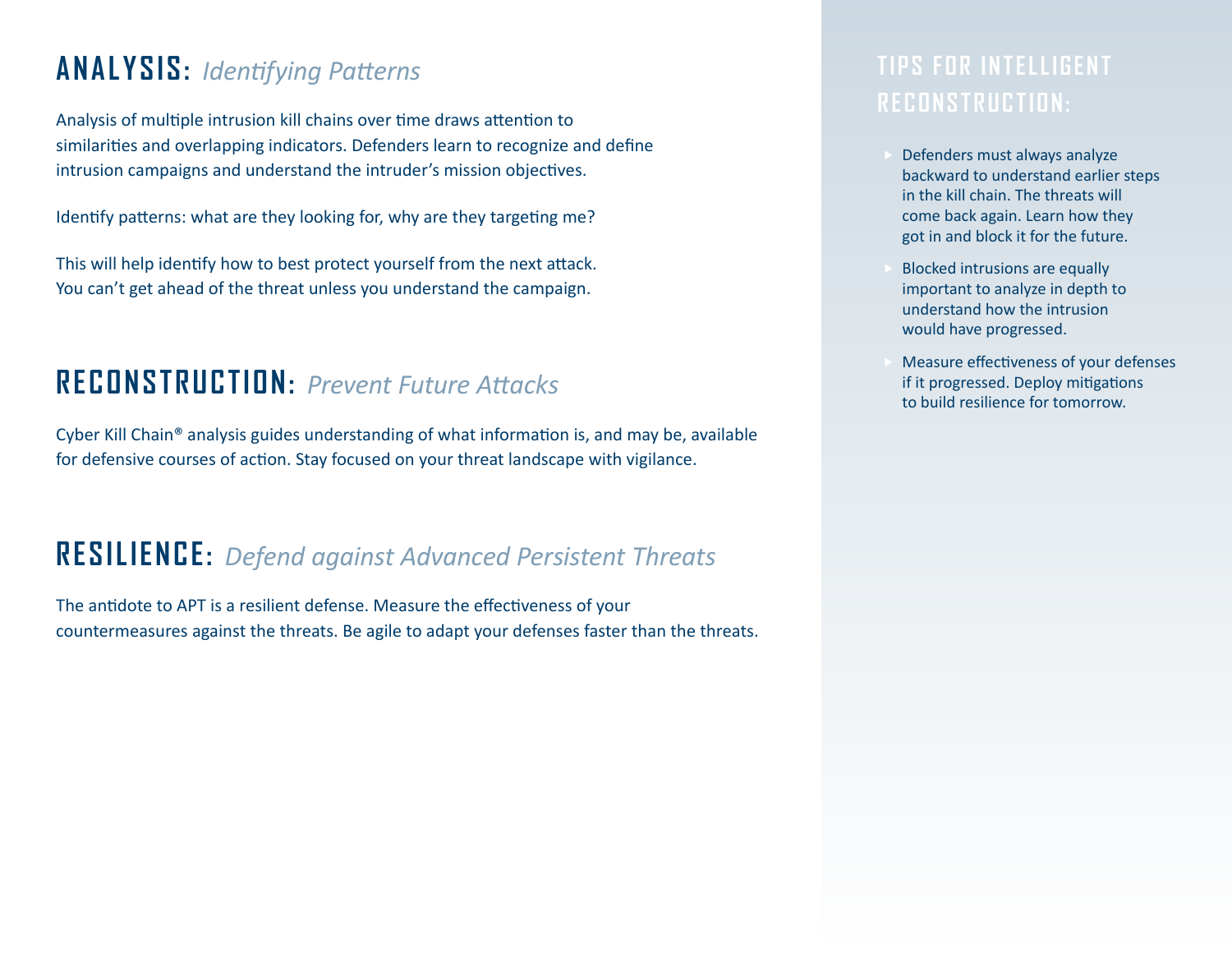### **JUST ONE MITIGATION BREAKS THE CHAIN**

- $\blacktriangleright$  The defender has the advantage with the Cyber Kill Chain® solution. All seven steps must be successful for a cyber attack to occur.
- $\blacktriangleright$  The defender has seven opportunities to break the chain.

### **CONCLUSION**

- $\blacktriangleright$  Defenders CAN have the advantage:
	- $\blacktriangleright$  Better communicate and mitigate risks
	- $\blacktriangleright$  Build true resilience
	- $\blacktriangleright$  Meaningfully measure results
- $\blacktriangleright$  Getting Started: Remember there is no such thing as secure, only defendable.
	- $\blacktriangleright$  Start by thinking differently when you make changes to your processes, investments, metrics, communications with your team and leadership, staffing models, and architectures.
	- $\triangleright$  Know your threats...it's not just about network defense anymore. it's about defending much more like your platforms and mobile users.

## **THREE WAYS TO USE HISTORY TO**

- Look for patterns to strengthen your defense
- Improve your organizational structure and response
	- Know your potential threat surfaces, even the old ones

*2*

*4*

*6*

*3*

뜒

*5*